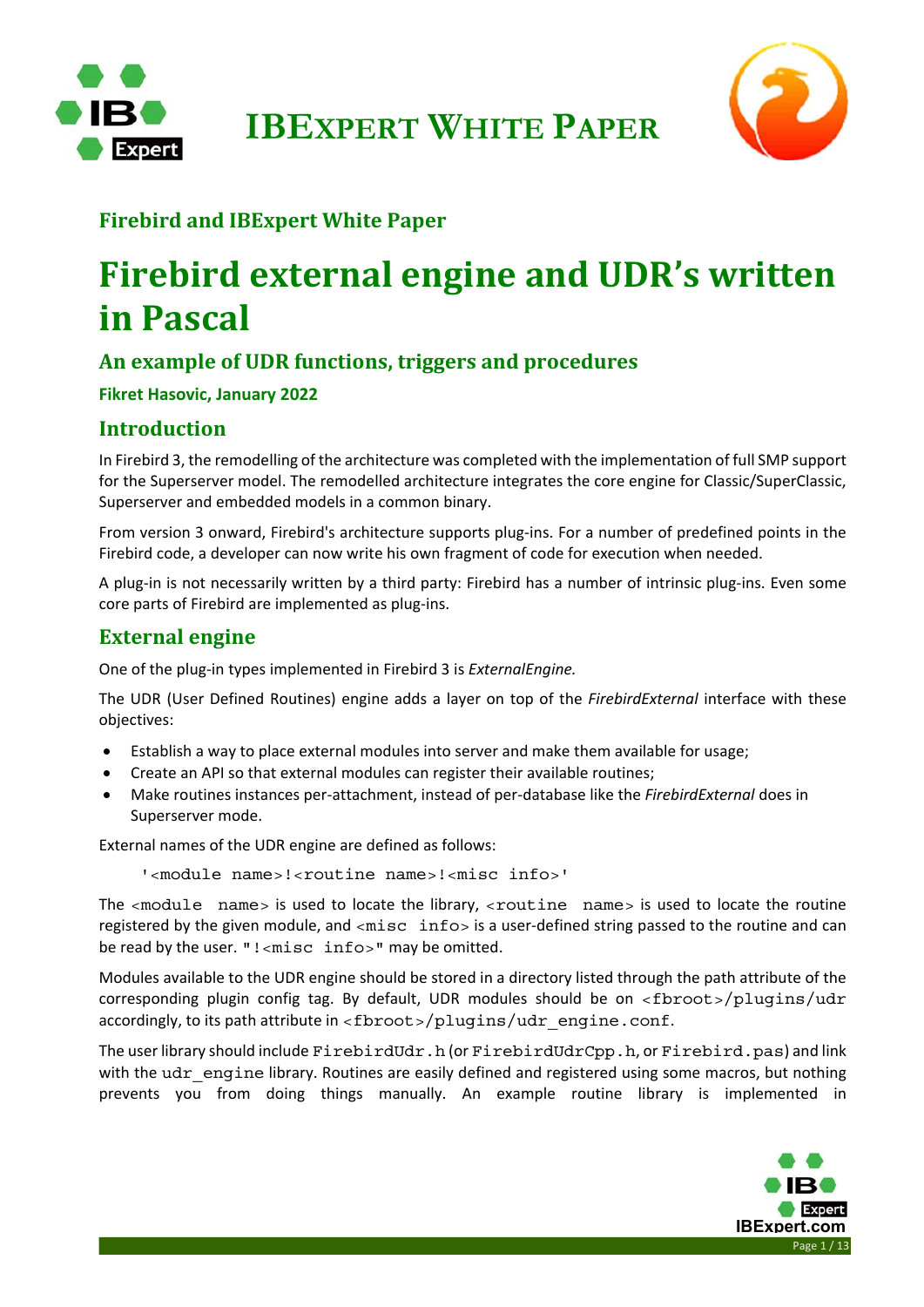



examples/plugins, showing you how to write functions, selectable procedures and triggers. Also, it shows you how to interact with the current database through the ISC API.

The UDR routines state (i.e. member variables) are shared between multiple invocations of the same routine until it's unloaded from the metadata cache. But note that it isolates the instances per session, different to the raw interface which shares instances by multiple sessions in Superserver.

By default, UDR routines use the same character set specified by the client. They can modify it by overriding the getCharSet method. The chosen character set is valid for communication with the ISC library as well as the communications done through the *FirebirdExternal* API.

Enabling an external routine in the database involves a DDL command to "create" it. Of course, it should already have been created externally and well tested.

### **Syntax Pattern**

```
{ CREATE [ OR ALTER ] | RECREATE | ALTER } PROCEDURE <name> 
    [ ( <parameter list> ) ]
    [ RETURNS ( <parameter list> ) ]
     EXTERNAL NAME '<external name>' ENGINE <engine> 
{ CREATE [ OR ALTER ] | RECREATE | ALTER } FUNCTION <name> 
     [ <parameter list> ] 
     RETURNS <data type> 
     EXTERNAL NAME '<external name>' ENGINE <engine> 
{ CREATE [ OR ALTER ] | RECREATE | ALTER } TRIGGER <name> 
     ... 
     EXTERNAL NAME '<external name>' ENGINE <engine>
```
### **Lazarus and FPC**

To create a UDR using Lazarus and have your function written in Pascal, you will need to start with the library, in our case:

```
library PascalUDR; 
uses 
   Udr_Init, 
   UdrGenRows in 'UdrGenRows.pas', 
   UdrInc in 'UdrInc.pas', 
   TestTrigger in 'TestTrigger.pas'; 
exports firebird udr plugin;
begin 
   IsMultiThread := true; 
end.
```
Udr Init is the location where you register your function, trigger and/or stored procedure, and it can look like the following:

unit Udr\_Init;

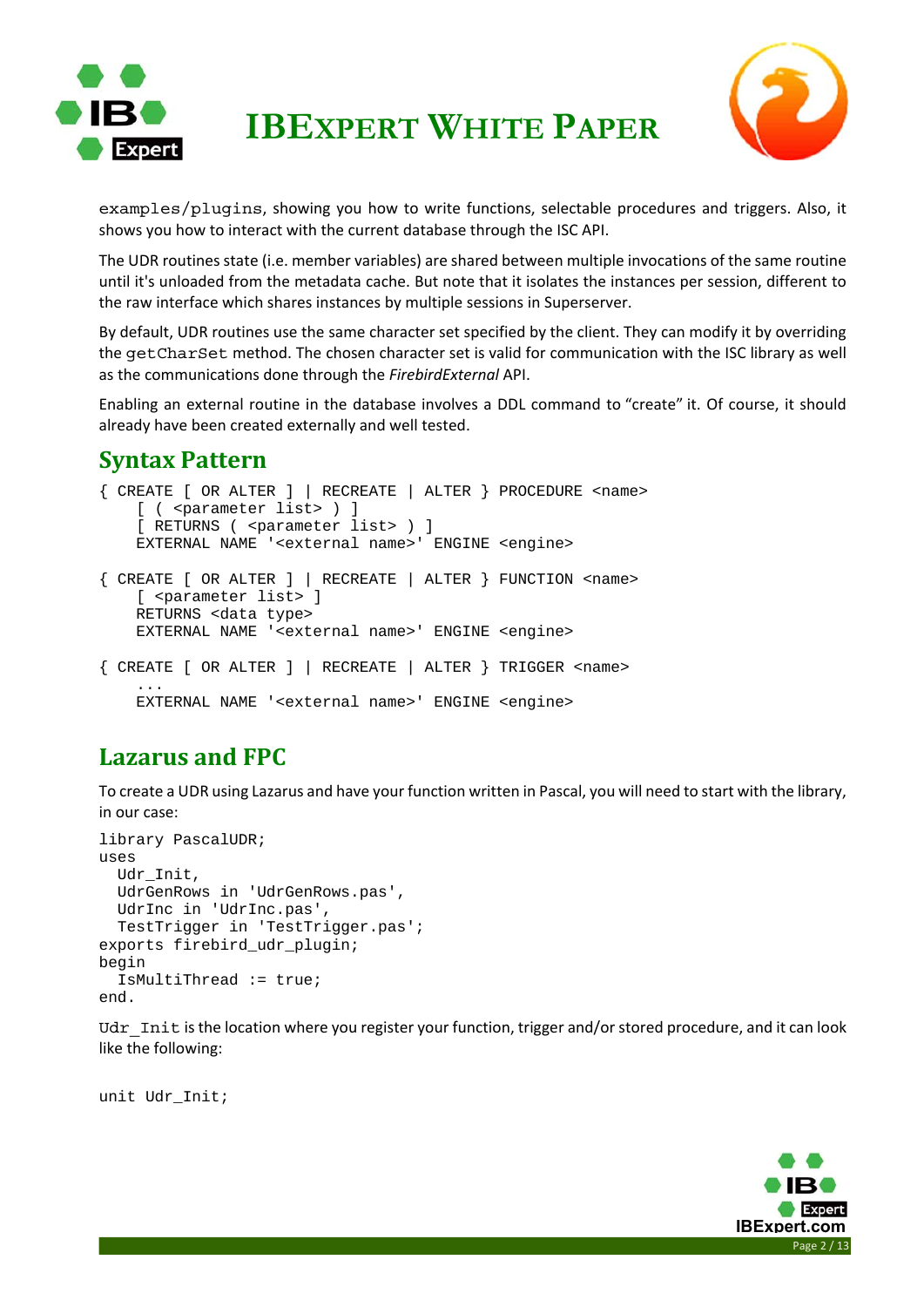



```
interface 
uses Firebird; 
function firebird_udr_plugin(status: iStatus; theirUnloadFlagLocal: BooleanPtr; 
udrPlugin: iUdrPlugin): BooleanPtr; cdecl; 
implementation 
uses UdrGenRows, UdrInc, TestTrigger;
var 
      myUnloadFlag : Boolean; 
       theirUnloadFlag: BooleanPtr; 
function firebird udr plugin(status: iStatus; theirUnloadFlagLocal: BooleanPtr;
udrPlugin: iUdrPlugin): BooleanPtr; cdecl; 
begin 
 udrPlugin.registerProcedure(status, 'gen_rows', GenRowsFactory.create()); 
 udrPlugin.registerFunction(status, 'pas_inc', IncFactory.create()); 
      udrPlugin.registerTrigger(status, 'test trigger',
TMyTriggerFactory.Create()); 
       theirUnloadFlag := theirUnloadFlagLocal; 
      Result := @myUnloadFlag; 
end; 
initialization 
      myUnloadFlag := false; 
finalization 
      if ((theirUnloadFlag <> nil) and not myUnloadFlag) then 
             theirUnloadFlag^ := true; 
end.
```
**Note** the usage of Firebird.pas here. You can find that file with your Firebird distribution, usually in the <fbroot>/include/firebird directory. I needed to delete Classes from the users list, to be able to use it here.

Unit UdrGenRows has a Pascal implementation of a stored procedure for generating a number of rows. You can find the same example written in C++ in your Firebird install directory.

The interface section should, in this case, look like:

```
interface 
uses Firebird; 
type 
   GenRowsInMessage = record 
     start: integer; 
     startNull: wordbool; 
     end_: integer; 
     endNull: wordbool; 
   end;
```
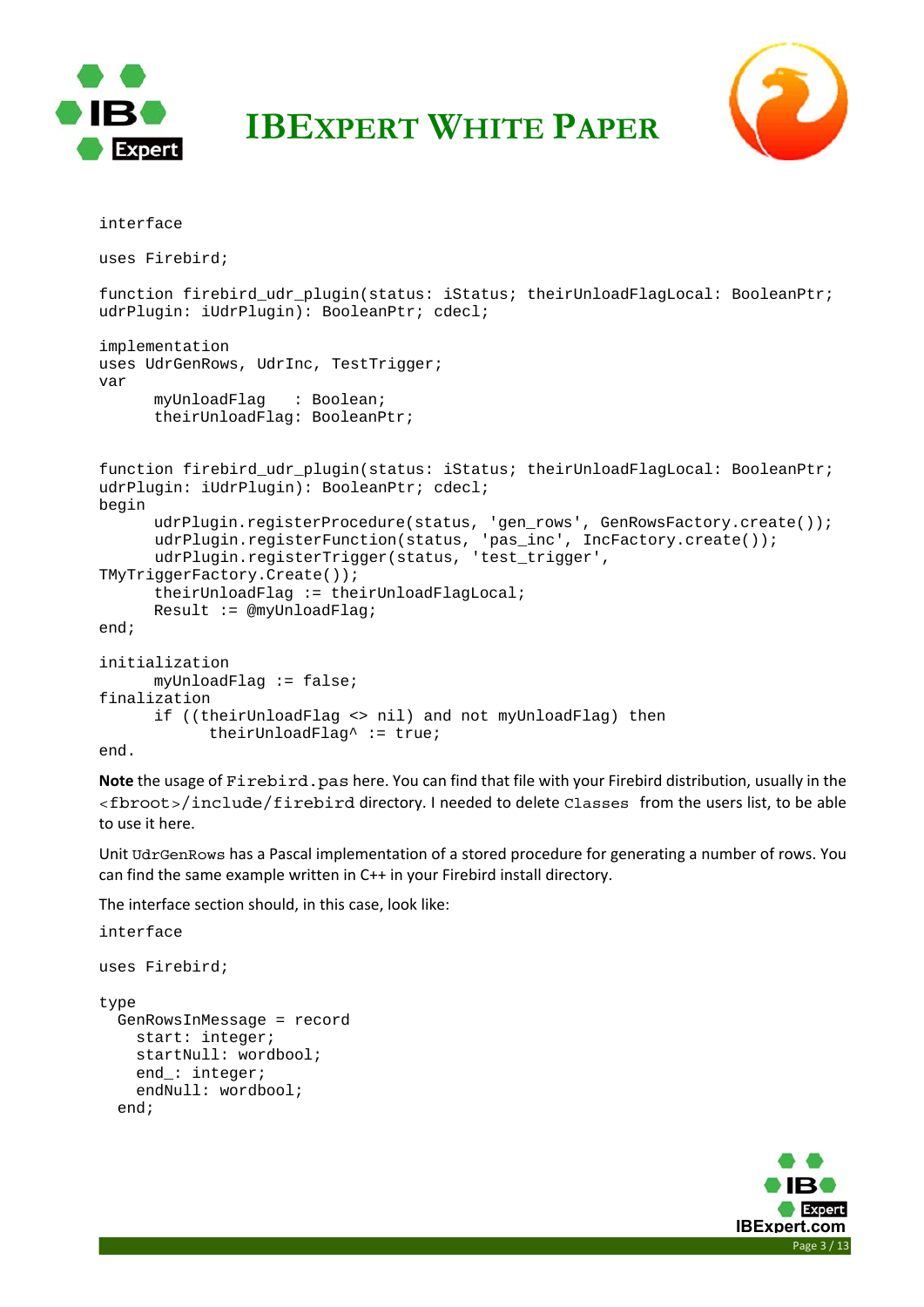



```
 GenRowsInMessagePtr = ^GenRowsInMessage; 
 GenRowsOutMessage = record 
   Result: integer; 
   resultNull: wordbool; 
 end; 
 GenRowsOutMessagePtr = ^GenRowsOutMessage; 
 GenRowsResultSet = class(iExternalResultSetImpl) 
   procedure dispose(); override; 
   function fetch(status: iStatus): boolean; override; 
 public 
   inMessage: GenRowsInMessagePtr; 
   outMessage: GenRowsOutMessagePtr; 
 end; 
 GenRowsProcedure = class(iExternalProcedureImpl) 
   procedure dispose(); override; 
   procedure getCharSet(status: iStatus; context: iExternalContext; 
     Name: pansichar; nameSize: cardinal); override; 
   function Open(status: iStatus; context: iExternalContext; inMsg: Pointer; 
     outMsg: Pointer): iExternalResultSet; override; 
 end; 
 GenRowsFactory = class(iUdrProcedureFactoryImpl) 
   procedure dispose(); override; 
   procedure setup(status: iStatus; context: iExternalContext; 
     metadata: iRoutineMetadata; inBuilder: iMetadataBuilder; 
     outBuilder: iMetadataBuilder); override; 
   function newItem(status: iStatus; context: iExternalContext; 
     metadata: iRoutineMetadata): iExternalProcedure; override; 
 end;
```
The GenRowsInMessage record in this example has 2 parameters, in fact 4, to store the starting value, as well the ending value. When you examine the code here, you will notice interface classes defined in the Firebird.pas unit mentioned above.

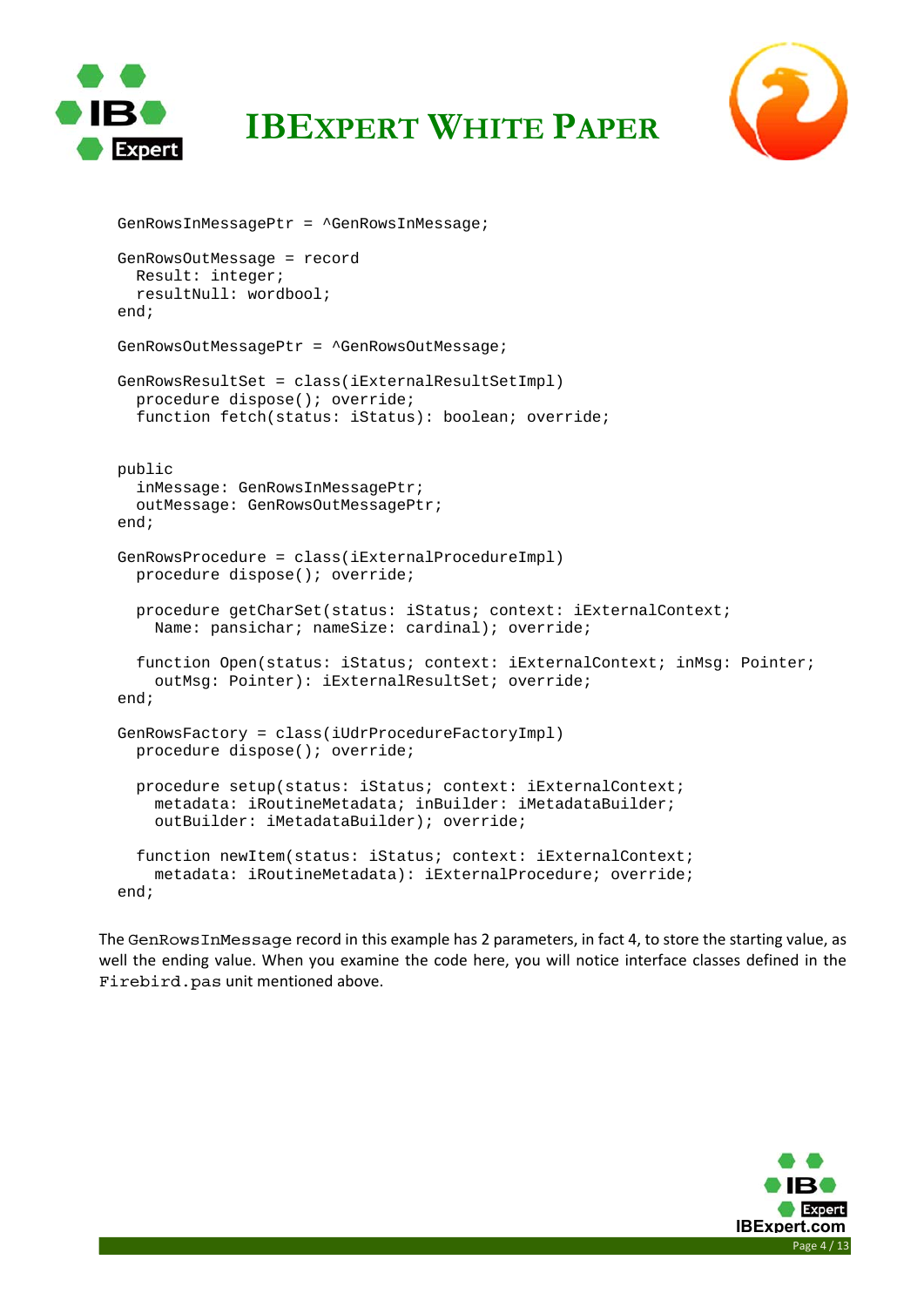



```
The implementation block is not hard to understand: 
implementation 
procedure GenRowsResultSet.dispose(); 
begin 
   Destroy; 
end; 
function GenRowsResultSet.fetch(status: iStatus): boolean; 
begin 
   if (outMessage.Result >= inMessage.end_) then 
     Result := False 
   else 
   begin 
     outMessage.Result := outMessage.Result + 1; 
     Result := True; 
   end; 
end; 
procedure GenRowsProcedure.dispose(); 
begin 
   Destroy; 
end; 
procedure GenRowsProcedure.getCharSet(status: iStatus; context: 
iExternalContext; 
   Name: pansichar; nameSize: cardinal); 
begin 
end; 
function GenRowsProcedure.Open(status: iStatus; context: iExternalContext; 
   inMsg: Pointer; outMsg: Pointer): iExternalResultSet; 
var 
   Ret: GenRowsResultSet; 
begin 
   Ret := GenRowsResultSet.Create(); 
  Ret.inMessage := inMsg; Ret.outMessage := outMsg; 
   Ret.outMessage.resultNull := False; 
  Ret.outMessage.Result := Ret.inMessage.start - 1;
  Result := Ret;
end; 
procedure GenRowsFactory.dispose(); 
begin 
   Destroy; 
end;
```
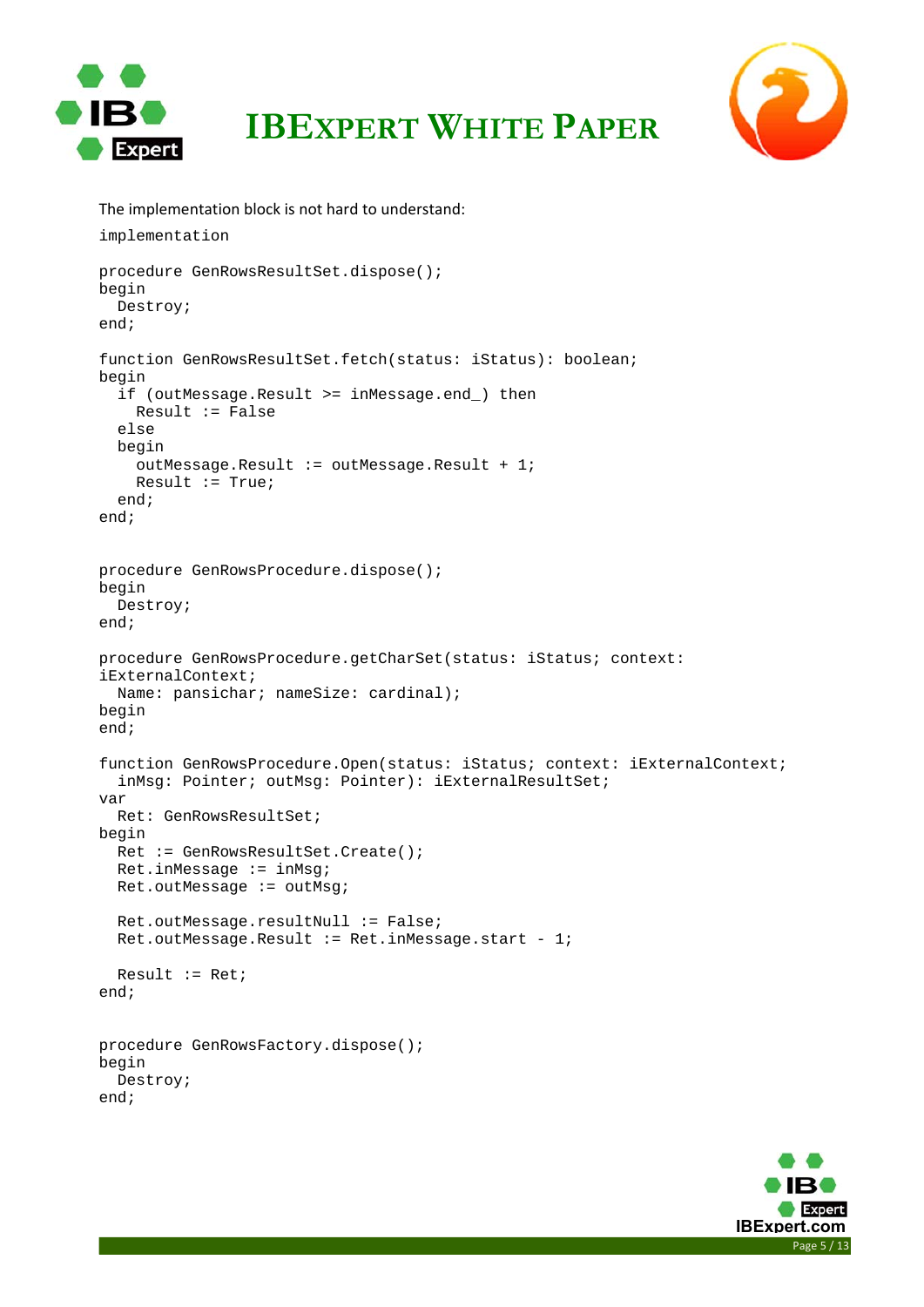



```
procedure GenRowsFactory.setup(status: iStatus; context: iExternalContext; 
   metadata: iRoutineMetadata; inBuilder: iMetadataBuilder; outBuilder: 
iMetadataBuilder); 
begin 
end; 
function GenRowsFactory.newItem(status: iStatus; context: iExternalContext; 
   metadata: iRoutineMetadata): iExternalProcedure; 
begin 
  Result := GenRowsProcedure.Create; 
end;
```
Unit  $Udx$ Inc has a Pascal implementation of the function, to return an incremented value, as a simple example.

The interface section is:

```
interface
```
uses Firebird;

```
type 
   IncInMessage = record 
    val: integer; 
    valNull: wordbool; 
   end; 
   IncInMessagePtr = ^IncInMessage; 
   IncOutMessage = record 
    Result: integer; 
    resultNull: wordbool; 
   end; 
   IncOutMessagePtr = ^IncOutMessage; 
   IncFunction = class(IExternalFunctionImpl) 
    procedure dispose(); override; 
     procedure getCharSet(status: iStatus; context: iExternalContext; 
       Name: pansichar; nameSize: cardinal); override; 
     procedure Execute(status: iStatus; context: iExternalContext; 
       inMsg: Pointer; outMsg: Pointer); override; 
   end; 
   IncFactory = class(IUdrFunctionFactoryImpl) 
     procedure dispose(); override; 
     procedure setup(status: iStatus; context: iExternalContext; 
       metadata: iRoutineMetadata; inBuilder: iMetadataBuilder; 
       outBuilder: iMetadataBuilder); override;
```
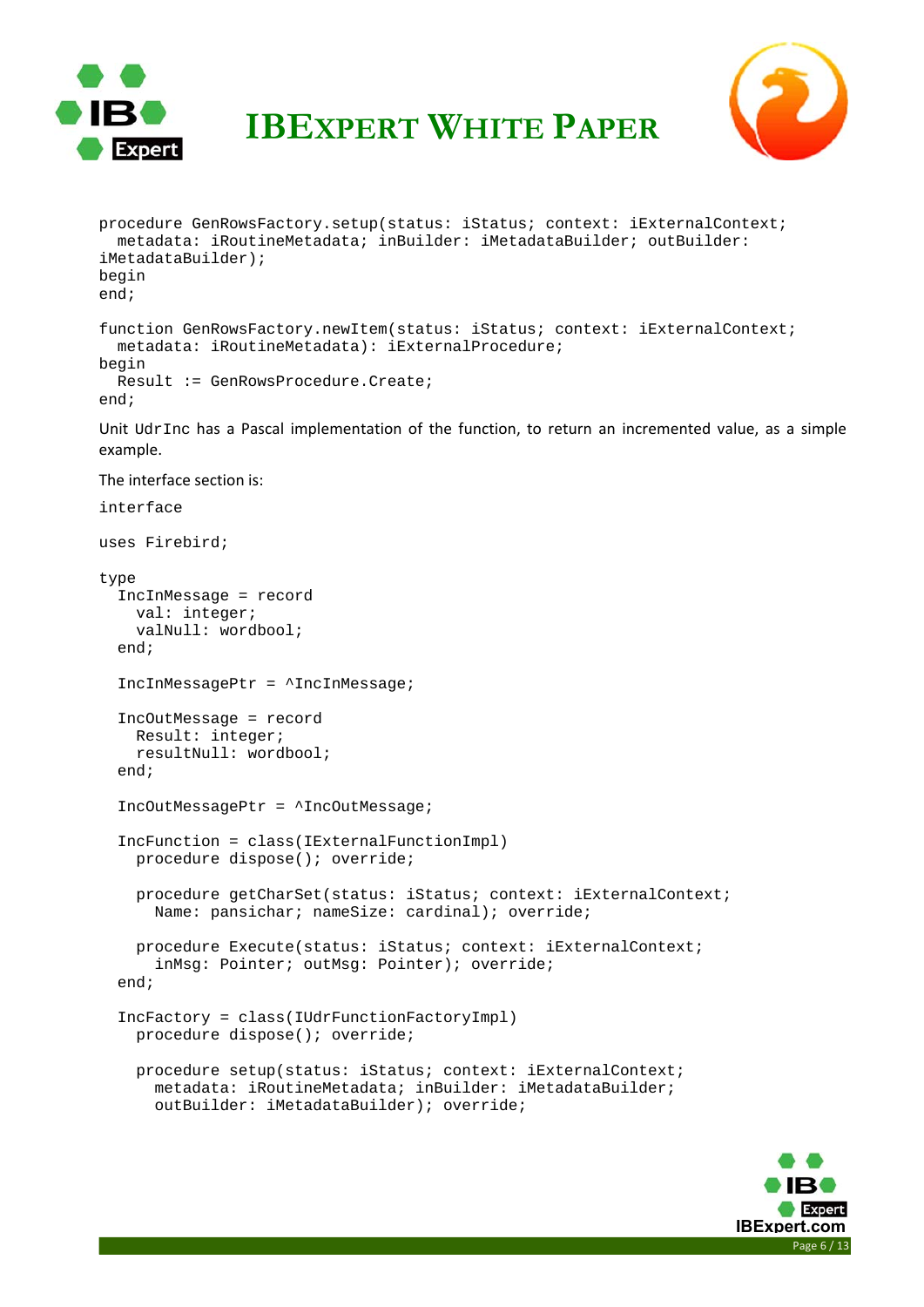



```
 function newItem(status: iStatus; context: iExternalContext; 
     metadata: iRoutineMetadata): IExternalFunction; override; 
 end;
```
The IncInMessage record in this example has 1 member, in fact 2, to store returned data. When you examine the code here, you will notice different interface classes to the ones mentioned above, because we are working on a UDR function, and we must be careful with that.

The implementation block is also not difficult to understand:

```
implementation 
procedure IncFunction.dispose(); 
begin 
   Destroy; 
end; 
procedure IncFunction.getCharSet(status: iStatus; context: iExternalContext; 
  Name: pansichar; nameSize: cardinal);
begin 
end; 
procedure IncFunction.Execute(status: iStatus; context: iExternalContext; 
   inMsg: Pointer; outMsg: Pointer); 
var 
   xInput: IncInMessagePtr; 
   xOutput: IncOutMessagePtr; 
begin 
  xInput := IncInMessagePtr(inMsg); xOutput := IncOutMessagePtr(outMsg); 
   xOutput^.resultNull := xInput^.valNull; 
  xOutput^*.Result := xInput^*.val + 1;end; 
procedure IncFactory.dispose(); 
begin 
   Destroy; 
end; 
procedure IncFactory.setup(status: iStatus; context: iExternalContext; 
   metadata: iRoutineMetadata; inBuilder: iMetadataBuilder; outBuilder: 
iMetadataBuilder); 
begin 
end; 
function IncFactory.newItem(status: iStatus; context: iExternalContext; 
   metadata: iRoutineMetadata): IExternalFunction; 
begin 
   Result := IncFunction.Create; 
end;
```
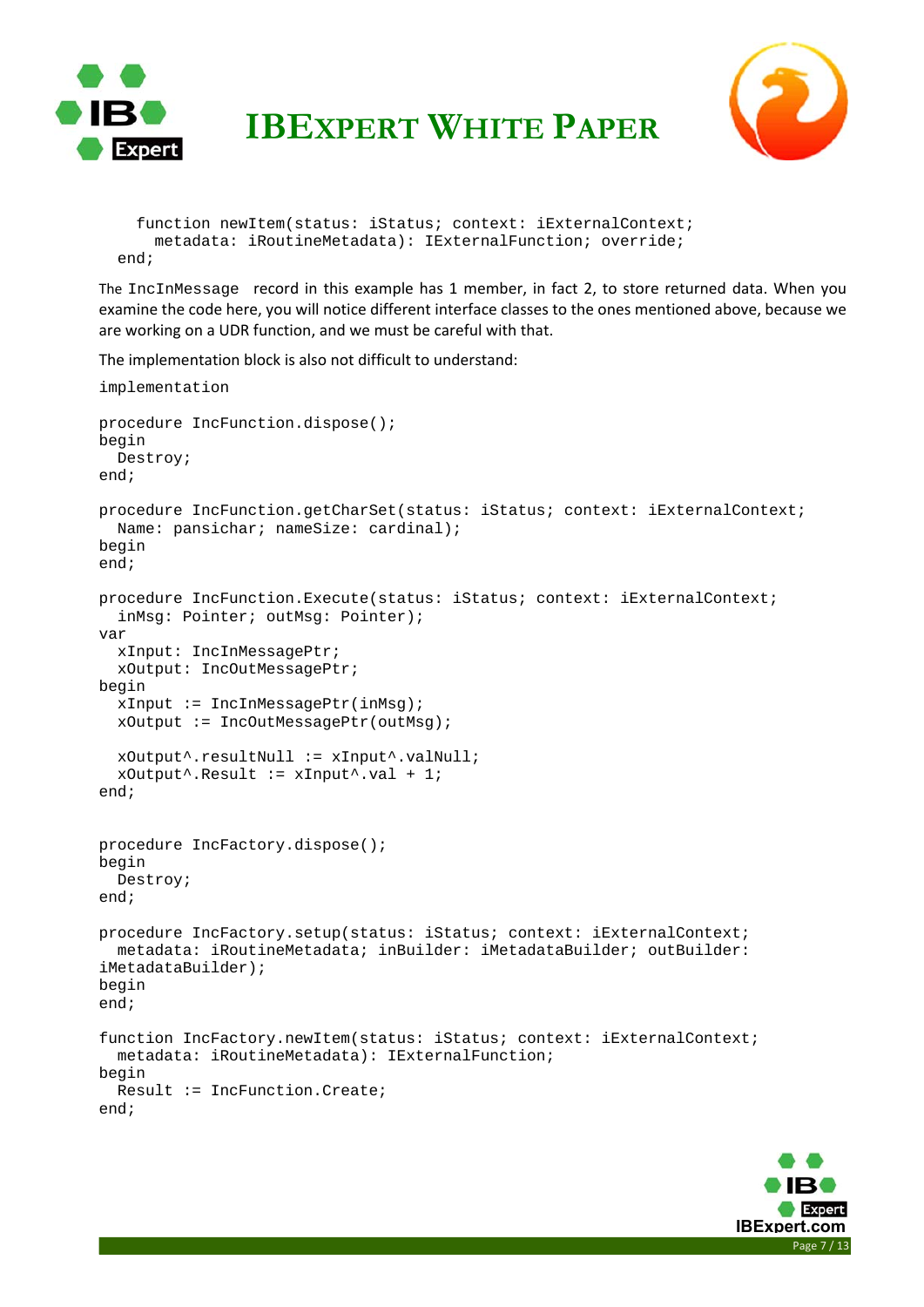

The third unit, Test Trigger contains the implementation of a UDR-based trigger, the interface section is:



interface uses Firebird; type // structure for mapping messages for NEW. \* and OLD. \* // must match the set of fields in the test table TFieldsMessage = record Id: Integer; IdNull: WordBool; A: Integer; ANull: WordBool; B: Integer; BNull: WordBool; Name: record Length: Word; Value: array [0 .. 399] of AnsiChar; end; NameNull: WordBool; end; PFieldsMessage = ^TFieldsMessage; // Factory for creating an instance of the external trigger TMyTrigger TMyTriggerFactory = class(IUdrTriggerFactoryImpl) // Called when the factory is destroyed procedure dispose(); override; {Executed every time an external trigger is loaded into the metadata cache @param (AStatus Status vector) @param (AContext External trigger execution context) @param (AMetadata External trigger metadata) @param (AFieldsBuilder Build message for table fields) } procedure setup(AStatus: IStatus; AContext: IExternalContext; AMetadata: IRoutineMetadata; AFieldsBuilder: IMetadataBuilder); override; {Create a new instance of the external trigger TMyTrigger @param (AStatus Status vector) @param (AContext External trigger execution context) @param (AMetadata External trigger metadata) @returns (External Trigger Instance) } function newItem(AStatus: IStatus; AContext: IExternalContext; AMetadata: IRoutineMetadata): IExternalTrigger; override;

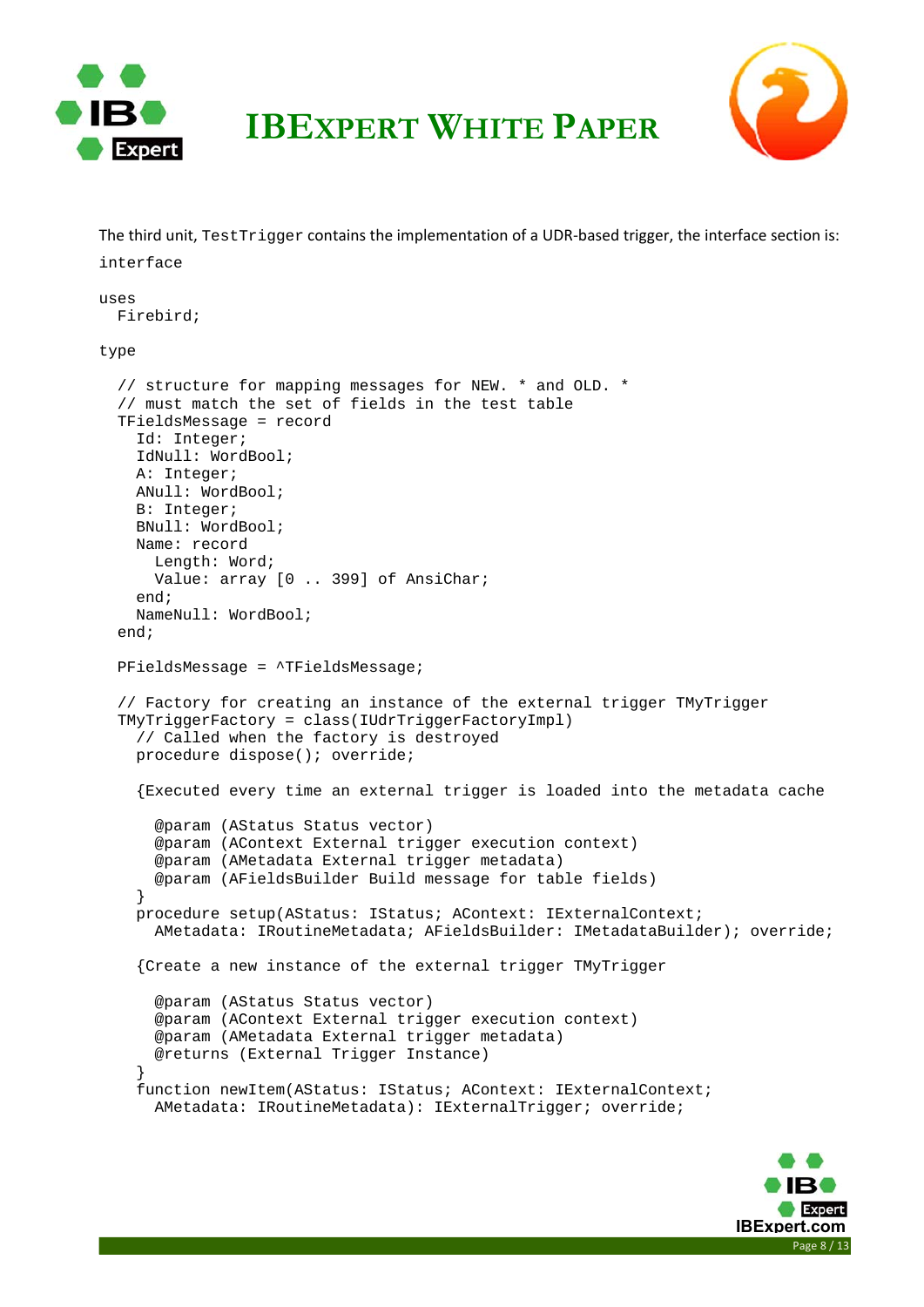



```
 end;
```

```
 TMyTrigger = class(IExternalTriggerImpl) 
   // Called when the trigger is destroyed 
   procedure dispose(); override; 
   {This method is called immediately before execute and reports 
     the kernel is our requested character set for exchanging data internally 
     this method. During this call, the context uses the character set, 
     obtained from ExternalEngine :: getCharSet. 
     @param (AStatus Status vector) 
     @param (AContext External trigger execution context) 
     @param (AName Character set name) 
     @param (AName Character set name length) 
   } 
   procedure getCharSet(AStatus: IStatus; AContext: IExternalContext; 
     AName: PAnsiChar; ANameSize: Cardinal); override; 
   {execution of trigger TMyTrigger 
     @param (AStatus Status vector) 
     @param (AContext External trigger execution context) 
     @param (AAction Action (current event) trigger) 
     @param (AOldMsg Message for old field values: OLD. *) 
     @param (ANewMsg Message for new field values: NEW. *) 
   } 
   procedure execute(AStatus: IStatus; AContext: IExternalContext; 
     AAction: Cardinal; AOldMsg: Pointer; ANewMsg: Pointer); override; 
 end;
```
The implementation block is:

```
implementation 
{ TMyTriggerFactory } 
procedure TMyTriggerFactory.dispose; 
begin 
   Destroy; 
end; 
function TMyTriggerFactory.newItem(AStatus: IStatus; AContext: IExternalContext; 
   AMetadata: IRoutineMetadata): IExternalTrigger; 
begin 
   Result := TMyTrigger.create; 
end; 
procedure TMyTriggerFactory.setup(AStatus: IStatus; AContext: IExternalContext; 
   AMetadata: IRoutineMetadata; AFieldsBuilder: IMetadataBuilder);
```
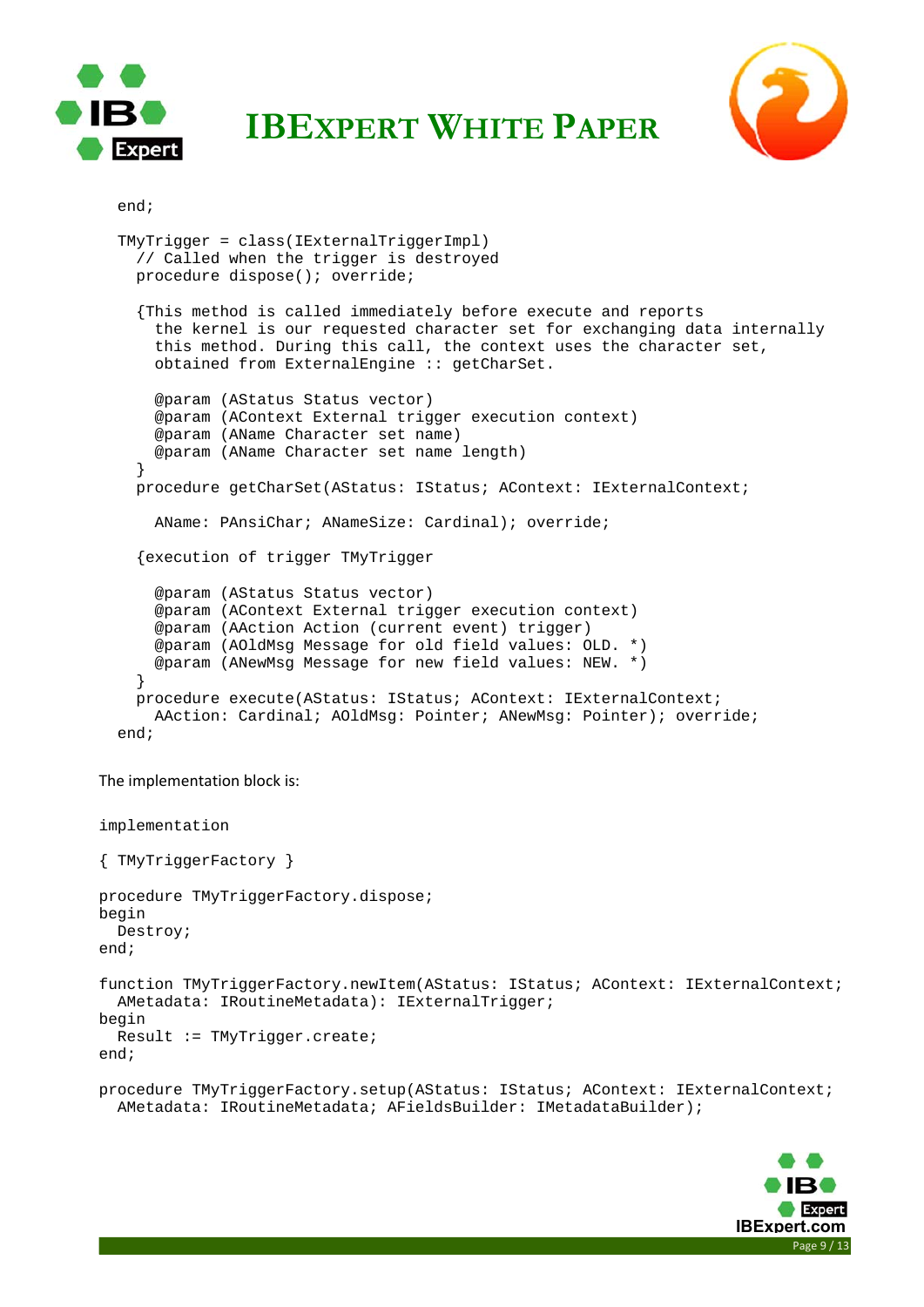



```
IBEXPERT WHITE PAPER
```

```
begin
```

```
end; 
{ TMyTrigger } 
procedure TMyTrigger.dispose; 
begin 
  Destroy; 
end; 
procedure TMyTrigger.execute(AStatus: IStatus; AContext: IExternalContext; 
   AAction: Cardinal; AOldMsg, ANewMsg: Pointer); 
var 
   xOld, xNew: PFieldsMessage; 
begin 
   xNew := PFieldsMessage(ANewMsg); 
   case AAction of 
     IExternalTrigger.ACTION_INSERT: 
       begin 
          if xNew.BNull and not xNew.ANull then 
         begin 
           xNew.B := xNew.A + 1; xNew.BNull := False; 
          end; 
       end; 
     IExternalTrigger.ACTION_UPDATE: 
       begin 
          if xNew.BNull and not xNew.ANull then 
          begin 
           xNew.B := xNew.A + 1; xNew.BNull := False; 
          end; 
       end; 
     IExternalTrigger.ACTION_DELETE: 
       begin 
       end; 
   end; 
end;
```
#### **Examples of using a UDR‐based stored procedure, function and trigger**

To be able to use the UDR library we just created, we need to register those in our Firebird database:

```
create procedure gen_rows_pascal ( 
     start_n integer not null, 
     end_n integer not null 
) returns ( 
    result integer not null
```
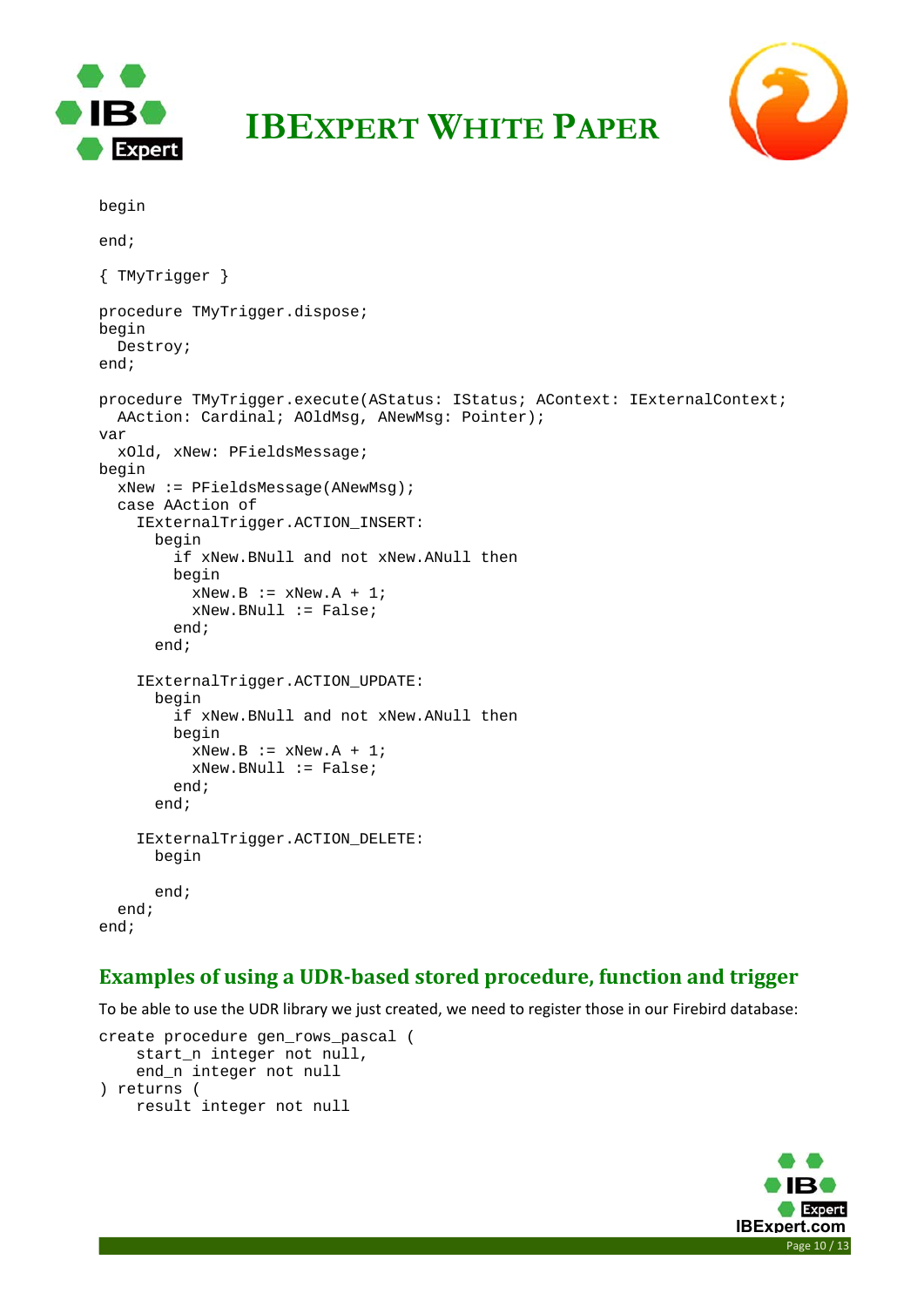



```
) 
     external name 'pascaludr!gen_rows' 
     engine udr; 
create function Inc ( 
    v integer 
) returns integer 
     external name 'pascaludr!pas_inc' 
     engine udr; 
create table test ( 
      id int generated by default as identity, 
       a int, 
       b int, 
       name varchar(100), 
       constraint pk_test primary key(id) 
     ); 
create or alter trigger tr_test_biu for test 
     active before insert or update position 0 
    external name 'pascaludr!test_trigger'
     engine udr;
```
**Note** that I have included a create table statement here, because I have a trigger written as UDR, so I need a sample table. The trigger's job in this simple example is to set the value of field B as the value of A incremented by one.

#### **Results**

When you execute the procedure gen\_rows\_pascal, by using IBExpert (or writing the select statement), for example, such as:

| Input Parameters :: GEN_ROWS_PASCAL |                |          |       |                                 |  |  |  |    |
|-------------------------------------|----------------|----------|-------|---------------------------------|--|--|--|----|
| Parameters<br>D                     | Style: Classic | <b>T</b> |       | Create Parameters History Table |  |  |  |    |
| <b>Parameters</b><br><b>SQL</b>     |                |          |       |                                 |  |  |  |    |
| Name                                | Type           | Null     | Value |                                 |  |  |  | De |
| <b>START N</b>                      | <b>INTEGER</b> | 3        |       |                                 |  |  |  |    |
| <b>END N</b>                        | <b>INTEGER</b> |          |       |                                 |  |  |  |    |
|                                     |                |          |       |                                 |  |  |  |    |

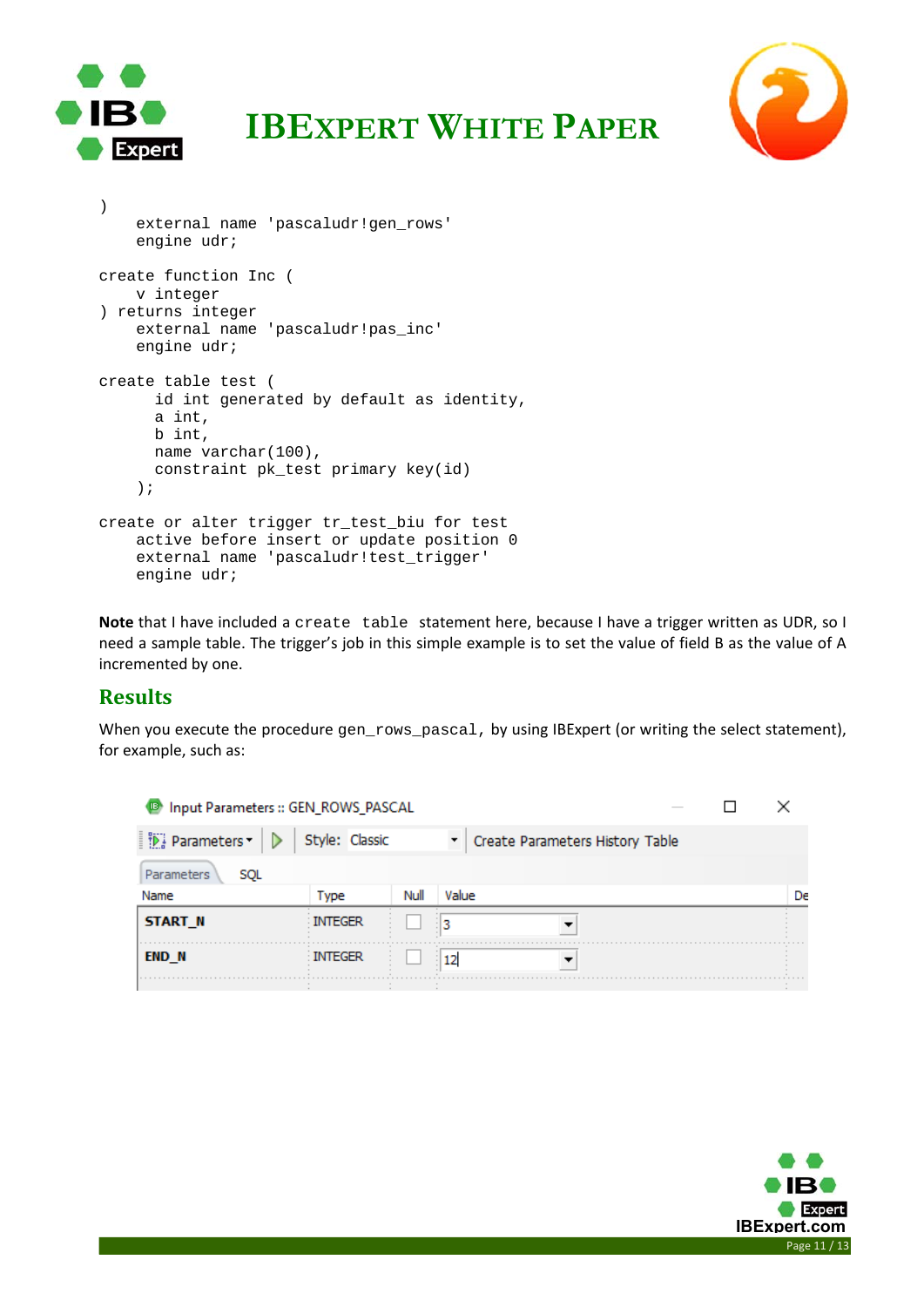



You will get results the following results:

| Edit:: 193 bytes Results<br>Dependencies DDL<br>Description<br>Grants Version History<br>To-do<br>Comparison                                                                                                                                      |
|---------------------------------------------------------------------------------------------------------------------------------------------------------------------------------------------------------------------------------------------------|
| $\Sigma$ $\Big \Big[\widetilde{G}\Big]\Big \Big[\widetilde{V}_{\Phi}\Big]$ Record: $1 - \frac{1}{\pi}\Big \Big \widehat{G\mathbb{B}}\Big  \Big \Sigma\Big $ O.Q $\Big \leq 1 + \frac{1}{\pi}\Big \Theta\Big $ Font size: $8 - \frac{1}{\pi}\Big $ |
| <b>RESULT</b>                                                                                                                                                                                                                                     |
|                                                                                                                                                                                                                                                   |
|                                                                                                                                                                                                                                                   |
| 6                                                                                                                                                                                                                                                 |
| 8                                                                                                                                                                                                                                                 |
| 9<br>10                                                                                                                                                                                                                                           |
| 11                                                                                                                                                                                                                                                |
| 12                                                                                                                                                                                                                                                |
|                                                                                                                                                                                                                                                   |

The second example, using the inc function, with the parameter 10:

| Input Parameters :: INC<br><b>O</b> |                |      |                                 |
|-------------------------------------|----------------|------|---------------------------------|
| D. Parameters<br>▷                  | Style: Classic |      | Create Parameters History Table |
| Parameters<br><b>SQL</b>            |                |      |                                 |
| Name                                | Type           | Null | Value                           |
|                                     | <b>INTEGER</b> |      | 10<br>$\ddot{\phantom{a}}$      |
|                                     |                |      |                                 |

will result in the following: